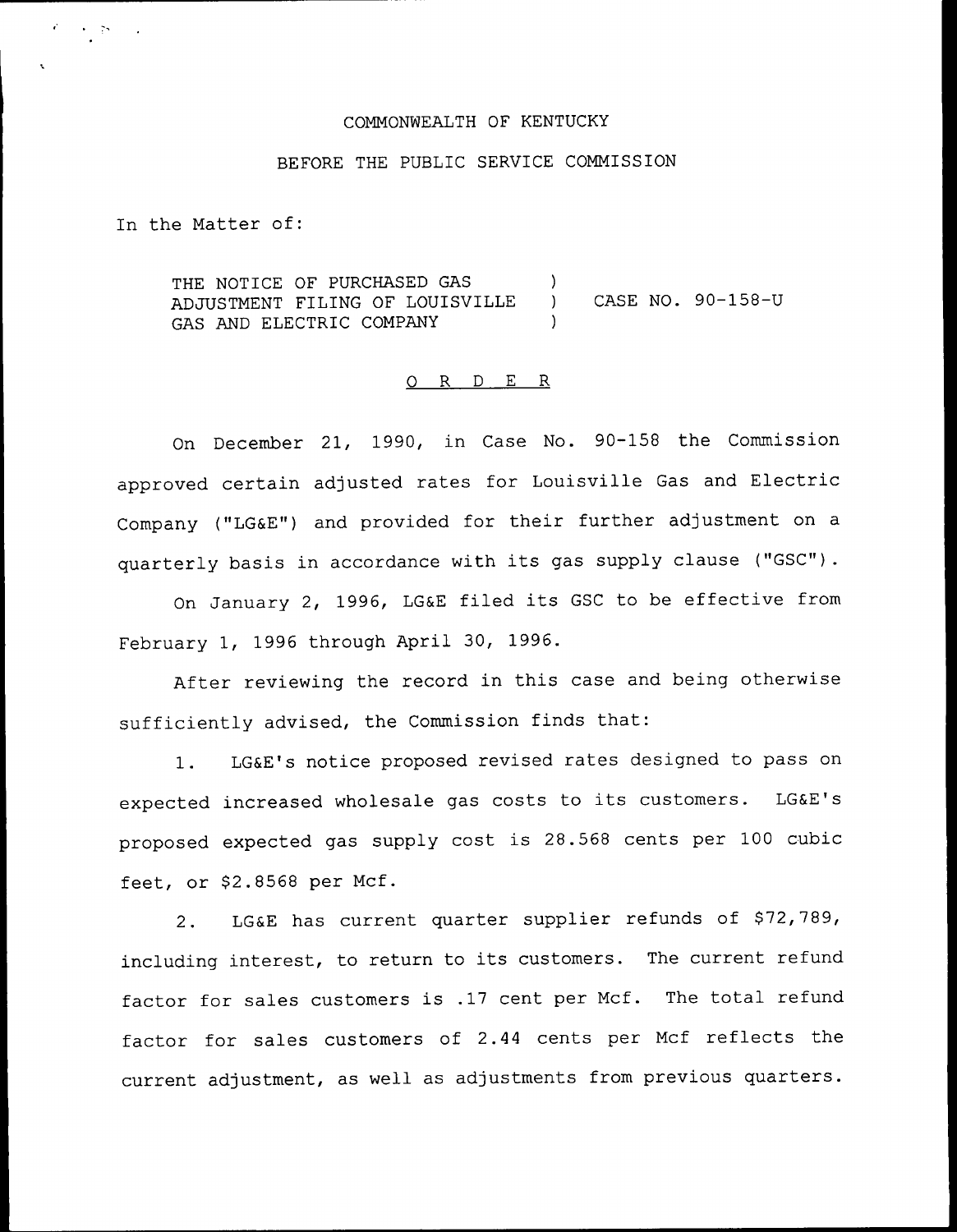The current refund factor for transportation customers is .09 cent per Mcf, with the total refund factor for transportation customers being 2.17 cents per Mcf.

3. LG&E's notice set out a current quarter actual adjustment of (3.26) cents per Mcf to return over-recovered gas cost from August, September and October 1995. The proposed total actual adjustment of (2.39) cents per Mcf reflects the current overrecovery as well as under- and over-collections from three previous quarters.

4. LG&E's notice set out <sup>a</sup> balance adjustment of (2.85) cents per Mcf to return remaining over-collections from previous actual and balance adjustments.

5. These adjustments produce a gas supply cost component of 27.800 cents per 100 cubic feet or \$2.7800 per Mcf, 18.76 cents per Mcf more than the prior rate.

6. The rate adjustment in the Appendix to this Order is fair, just, and reasonable, in the public interest, and should be effective with gas supplied on and after February 1, 1996.

7. LG&E filed with its notice <sup>a</sup> petition for confidential treatment of supplier information filed in Exhibit B-1, page 4. Publication of such information is likely to cause competitive injury to LG&E. Its request should be granted.

 $-2-$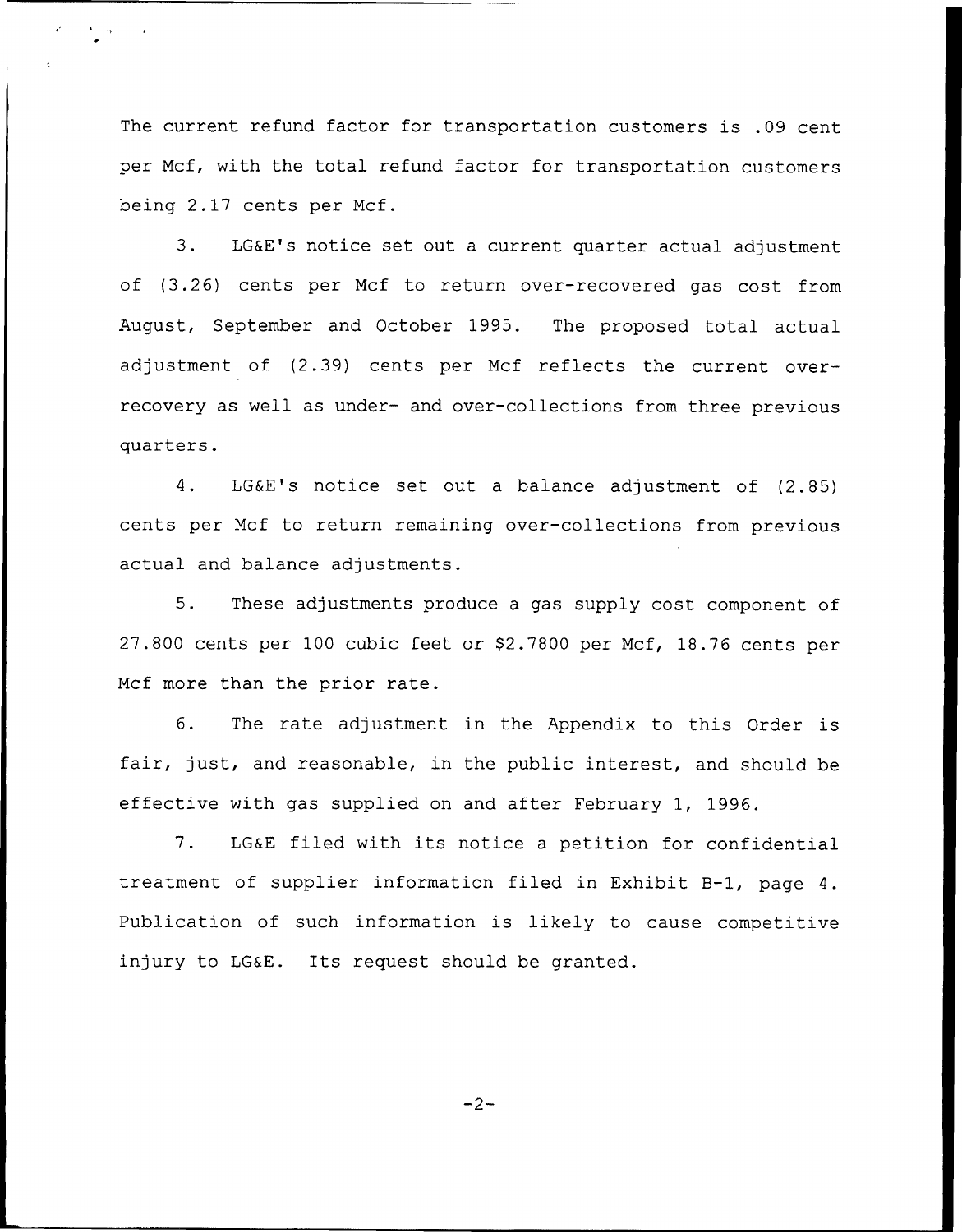IT IS THEREFORE ORDERED that:

1. The rate in the Appendix to this Order is fair, just, and reasonable and is effective for gas supplied on and after February 1, 1996.

2. Within 30 days from the date of this Order, LG&E shall file with this Commission its revised tariffs setting out the rate authorized in this Order.

3. LG&E's request for confidential treatment of Exhibit B-l, page 4, is hereby approved.

Done at Frankfort, Kentucky, this 1st day of February, 1996.

PUBLIC SERVICE COMMISSION

Juida K Breathit

Chairman

Commissione

ATTEST:

Executive Director